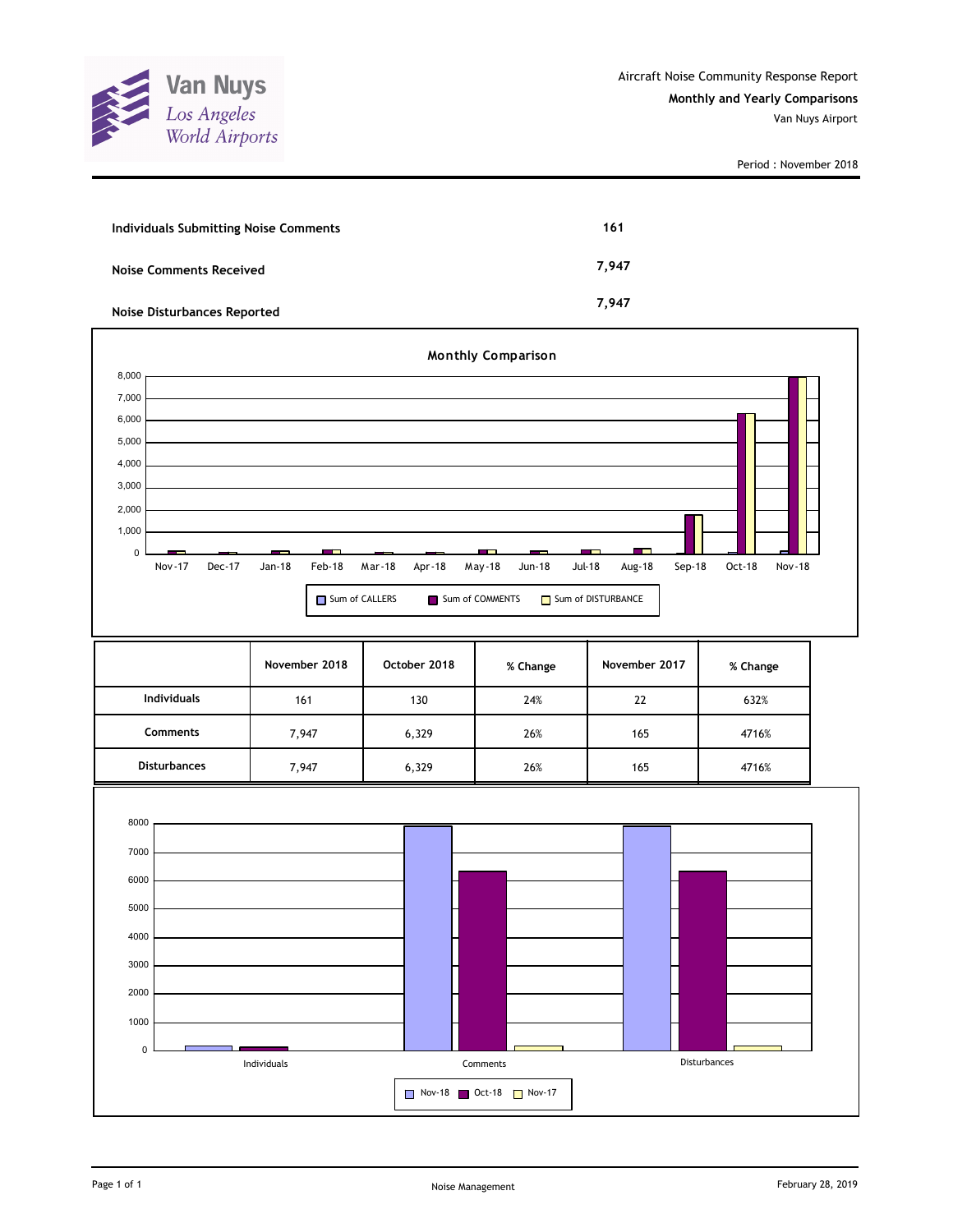

|                     | Day<br>$(7:00 \text{ am} - 7:00 \text{ pm})$ | Evening<br>$(7:00 \text{ pm} - 10:00 \text{ pm})$ | Night<br>$(10:00 \text{ pm} - 7:00 \text{ am})$ |
|---------------------|----------------------------------------------|---------------------------------------------------|-------------------------------------------------|
| Comments            | 6,442                                        | 597                                               | 908                                             |
| <b>Disturbances</b> | 6,887                                        | 637                                               | 423                                             |



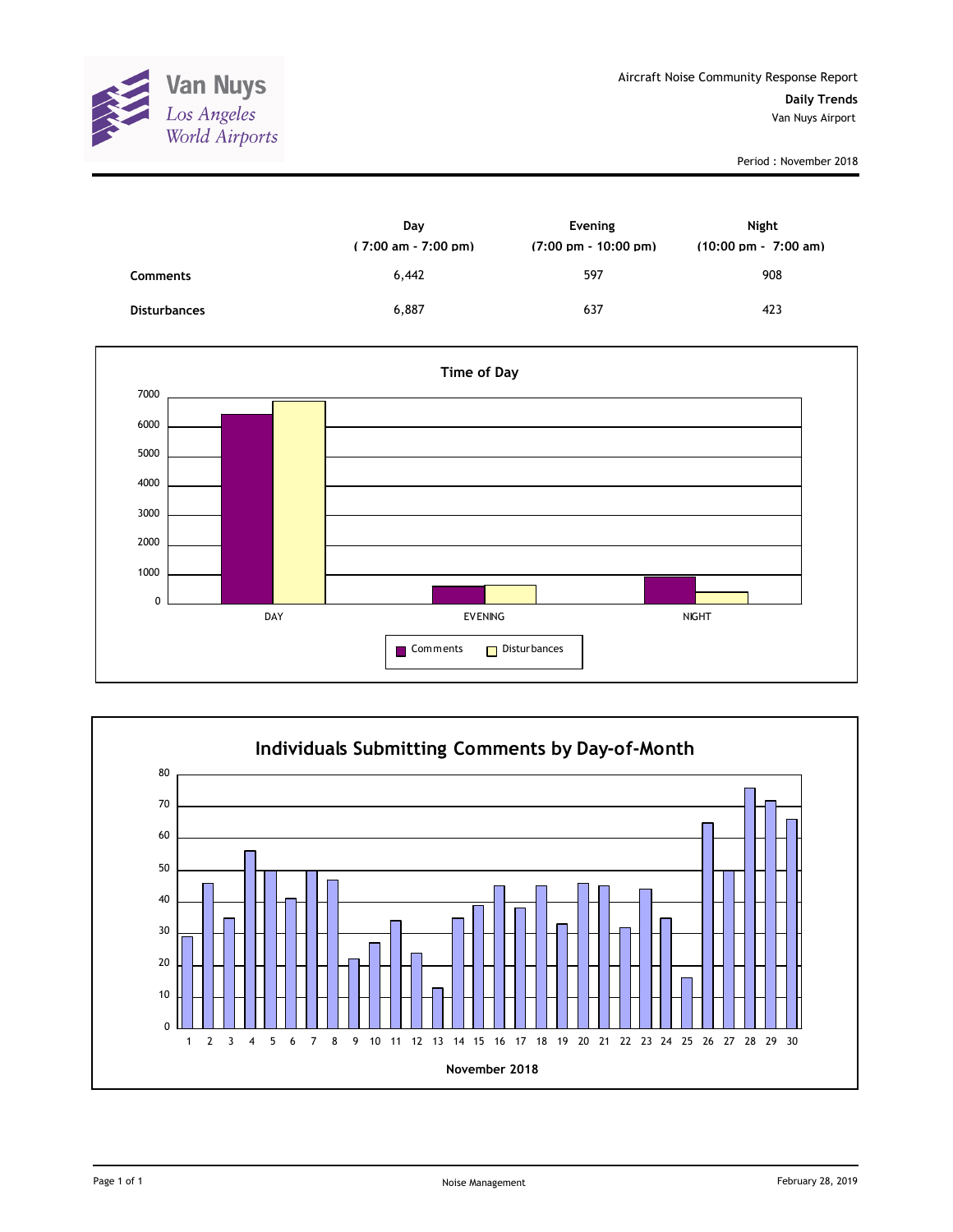

Aircraft Noise Community Response Report **Comment Distribution by City and Individual**

Van Nuys Airport

| City                 | Individuals     | <b>Comments</b> | Percentage of Comments**                                    |
|----------------------|-----------------|-----------------|-------------------------------------------------------------|
| <b>Beverly Hills</b> | $\mathbf{2}$    | 43              | $< 1\%$                                                     |
| Burbank              | 3               | 17              | $~1\%$                                                      |
| Encino               | 16              | 644             | $8\%$                                                       |
| Granada Hills        | $\overline{2}$  | 34              | $< 1\%$                                                     |
| Lake Balboa          | $\overline{4}$  | 7               | $~1\%$                                                      |
| Los Angeles          | $\overline{7}$  | 93              | $1\%$                                                       |
| North Hills          | $\mathbf{2}$    | 4               | $< 1\%$                                                     |
| North Hollywood      | 5               | 64              | $< 1\%$                                                     |
| Northridge           | $\overline{2}$  | 4               | $~1\%$                                                      |
| Sherman Oaks         | 73              | 5971            | 75%                                                         |
| Studio City          | 39              | 1057            | 13%                                                         |
| Valencia             | 1               | $\overline{2}$  | $~1\%$                                                      |
| Van Nuys             | $5\phantom{.0}$ | 7               | $< 1\%$                                                     |
| <b>TOTAL</b>         | 161             | 7947            | 20<br>30<br>40<br>50<br>60<br>70<br>80 90<br>100<br>0<br>10 |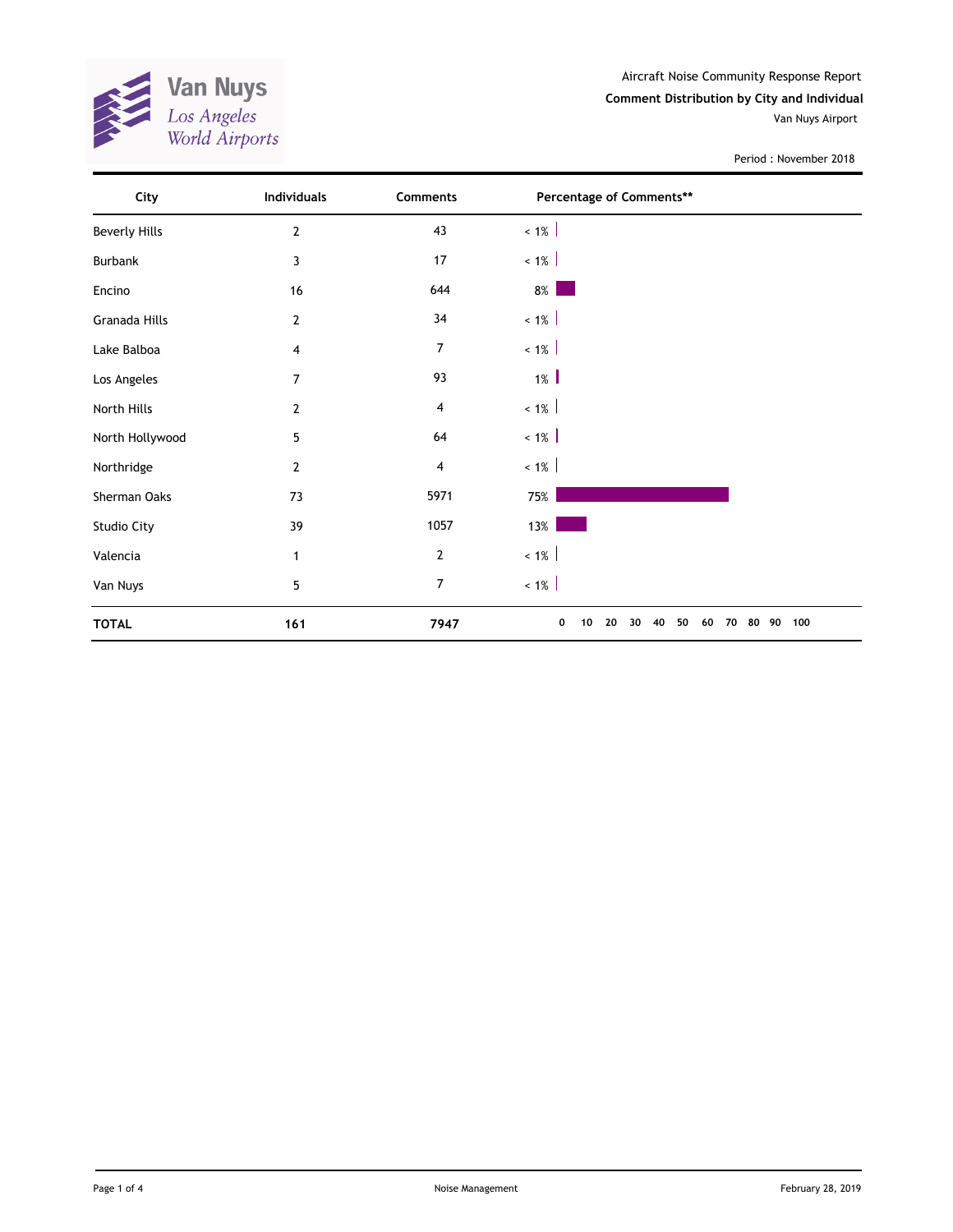

Aircraft Noise Community Response Report **Comment Distribution by City and Individual**

Van Nuys Airport

| Individuals                    | Comments | Percentage of Comments** |  |
|--------------------------------|----------|--------------------------|--|
| *One Individual (Sherman Oaks) | 682      | 9%                       |  |
| *One Individual (Sherman Oaks) | 503      | $6\%$                    |  |
| *One Individual (Sherman Oaks) | 433      | $5%$                     |  |
| *One Individual (Encino)       | 344      | 4%                       |  |
| *One Individual (Sherman Oaks) | 335      | 4%                       |  |
| *One Individual (Sherman Oaks) | 287      | 4%                       |  |
| *One Individual (Sherman Oaks) | 276      | 3%                       |  |
| *One Individual (Sherman Oaks) | 270      | $3\%$                    |  |
| *One Individual (Sherman Oaks) | 255      | 3%                       |  |
| *One Individual (Sherman Oaks) | 230      | $3\%$                    |  |
| *One Individual (Sherman Oaks) | 228      | 3%                       |  |
| *One Individual (Sherman Oaks) | 216      | $3\%$                    |  |
| *One Individual (Sherman Oaks) | 206      | $3\%$                    |  |
| *One Individual (Sherman Oaks) | 198      | 2%                       |  |
| *One Individual (Studio City)  | 188      | 2%                       |  |
| *One Individual (Encino)       | 166      | 2%                       |  |
| *One Individual (Sherman Oaks) | 166      | 2%                       |  |
| *One Individual (Sherman Oaks) | 143      | 2%                       |  |
| *One Individual (Sherman Oaks) | 136      | 2%                       |  |
| *One Individual (Sherman Oaks) | 130      | 2%                       |  |
| *One Individual (Sherman Oaks) | 113      | $1\%$                    |  |
| *One Individual (Studio City)  | 97       | $1\%$                    |  |
| *One Individual (Sherman Oaks) | 91       | 1%                       |  |
| *One Individual (Sherman Oaks) | 90       | $1\%$                    |  |
| *One Individual (Studio City)  | 88       | 1%                       |  |
| *One Individual (Sherman Oaks) | 87       | $1\%$                    |  |
| *One Individual (Sherman Oaks) | 83       | $1\%$                    |  |
| *One Individual (Sherman Oaks) | 78       | 1%                       |  |
| *One Individual (Studio City)  | 71       | 1%                       |  |
| *One Individual (Sherman Oaks) | 68       | 1%                       |  |
| *One Individual (Sherman Oaks) | 65       | 1%                       |  |
| *One Individual (Studio City)  | 64       | 1%                       |  |
| *One Individual (Sherman Oaks) | 63       | 1%                       |  |
| *One Individual (Studio City)  | 60       | 1%                       |  |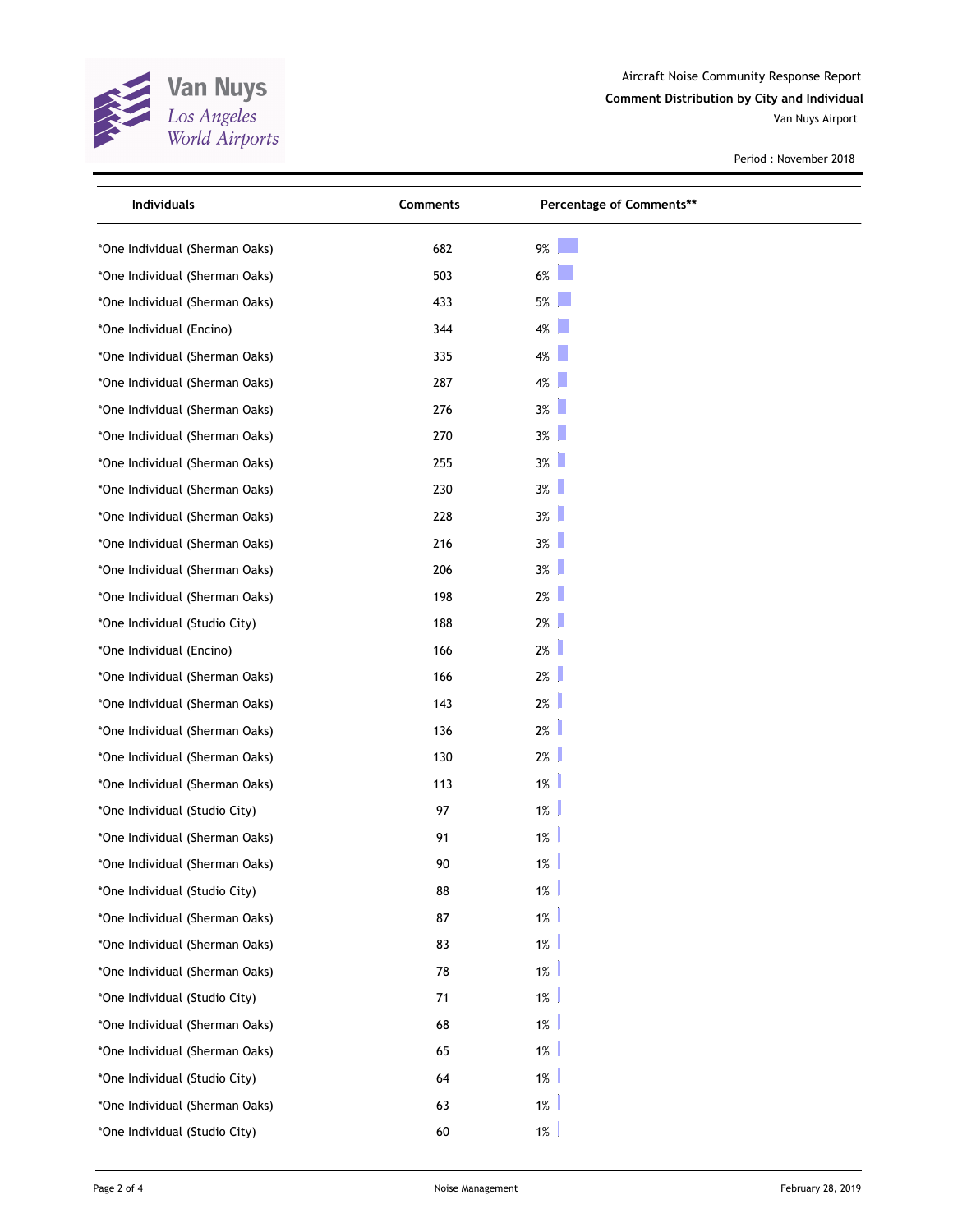

Van Nuys Airport

| *One Individual (Studio City)     | 58 | $1\%$ |
|-----------------------------------|----|-------|
| *One Individual (Sherman Oaks)    | 57 | 1%    |
| *One Individual (Sherman Oaks)    | 57 | $1\%$ |
| *One Individual (Encino)          | 56 | 1%    |
| *One Individual (Sherman Oaks)    | 56 | $1\%$ |
| *One Individual (Sherman Oaks)    | 54 | $1\%$ |
| *One Individual (Studio City)     | 49 | $1\%$ |
| *One Individual (Studio City)     | 48 | $1\%$ |
| *One Individual (Studio City)     | 47 | 1%    |
| *One Individual (North Hollywood) | 44 | 1%    |
| *One Individual (Encino)          | 42 | $1\%$ |
| *One Individual (Los Angeles)     | 41 | $1\%$ |
| *One Individual (Studio City)     | 41 | 1%    |
| *One Individual (Beverly Hills)   | 39 | 0%    |
| *One Individual (Studio City)     | 39 | 0%    |
| *One Individual (Sherman Oaks)    | 35 | 0%    |
| *One Individual (Granada Hills)   | 33 | 0%    |
| *One Individual (Sherman Oaks)    | 31 | 0%    |
| *One Individual (Sherman Oaks)    | 31 | 0%    |
| *One Individual (Studio City)     | 28 | 0%    |
| *One Individual (Sherman Oaks)    | 27 | 0%    |
| *One Individual (Los Angeles)     | 24 | 0%    |
| *One Individual (Sherman Oaks)    | 22 | 0%    |
| *One Individual (Studio City)     | 22 | 0%    |
| *One Individual (Studio City)     | 22 | 0%    |
| *One Individual (Sherman Oaks)    | 21 | 0%    |
| *One Individual (Sherman Oaks)    | 20 | 0%    |
| *One Individual (Sherman Oaks)    | 17 | 0%    |
| *One Individual (Sherman Oaks)    | 17 | 0%    |
| *One Individual (Studio City)     | 17 | 0%    |
| *One Individual (Studio City)     | 17 | 0%    |
| *One Individual (Burbank)         | 15 | 0%    |
| *One Individual (Encino)          | 14 | 0%    |
| *One Individual (North Hollywood) | 14 | 0%    |
| *One Individual (Studio City)     | 13 | 0%    |
| *One Individual (Los Angeles)     | 11 | $0\%$ |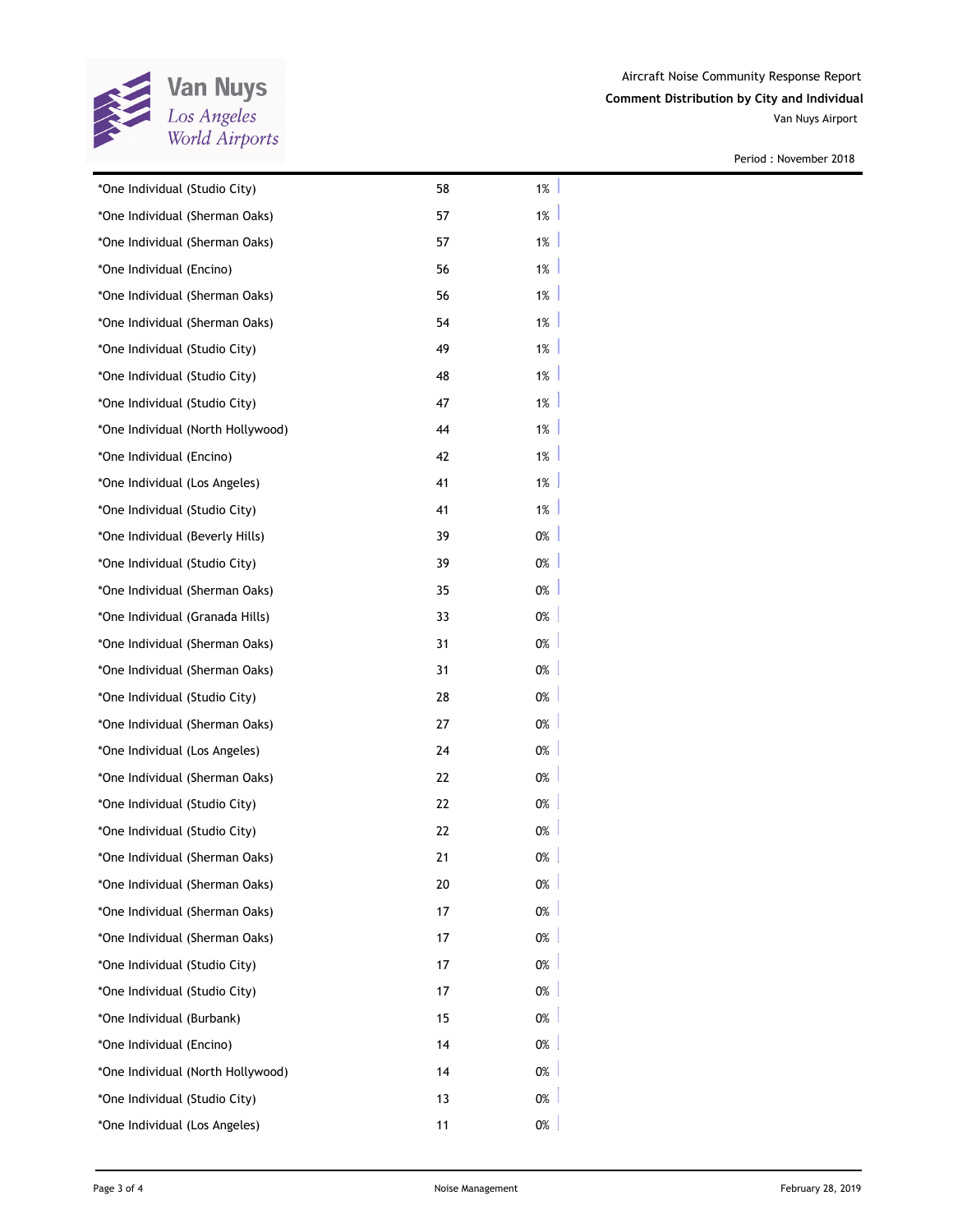

Period : November 2018

| *One Individual (Studio City)         | 10             | 0%                                                          |
|---------------------------------------|----------------|-------------------------------------------------------------|
| *One Individual (Studio City)         | 10             | $0\%$                                                       |
| *One Individual (Encino)              | 9              | 0%                                                          |
| *One Individual (Los Angeles)         | 9              | $0\%$                                                       |
| *One Individual (Sherman Oaks)        | 9              | $0\%$                                                       |
| *One Individual (Studio City)         | 9              | 0%                                                          |
| *One Individual (Studio City)         | 9              | $0\%$                                                       |
| *One Individual (Sherman Oaks)        | 8              | 0%                                                          |
| *One Individual (Studio City)         | 8              | $0\%$                                                       |
| *One Individual (Sherman Oaks)        | $\overline{7}$ | $0\%$                                                       |
| *One Individual (Studio City)         | $\overline{7}$ | 0%                                                          |
| *One Individual (Sherman Oaks)        | 6              | $0\%$                                                       |
| *One Individual (Sherman Oaks)        | 6              | $0\%$                                                       |
| *One Individual (Sherman Oaks)        | 6              | 0%                                                          |
| *One Individual (Studio City)         | 6              | $0\%$                                                       |
| Individuals Reporting 2 To 5 Comments | 95             | 1%                                                          |
| Individuals Reporting One Comment     | 44             | 1%                                                          |
| <b>TOTAL</b><br>Individuals: 161      | 7947           | 90 100<br>0<br>50<br>70<br>80<br>20<br>30<br>40<br>60<br>10 |

\* One individual reporting 6 or more comments shown by city.

\*\* All percentages are rounded to the nearest whole number.